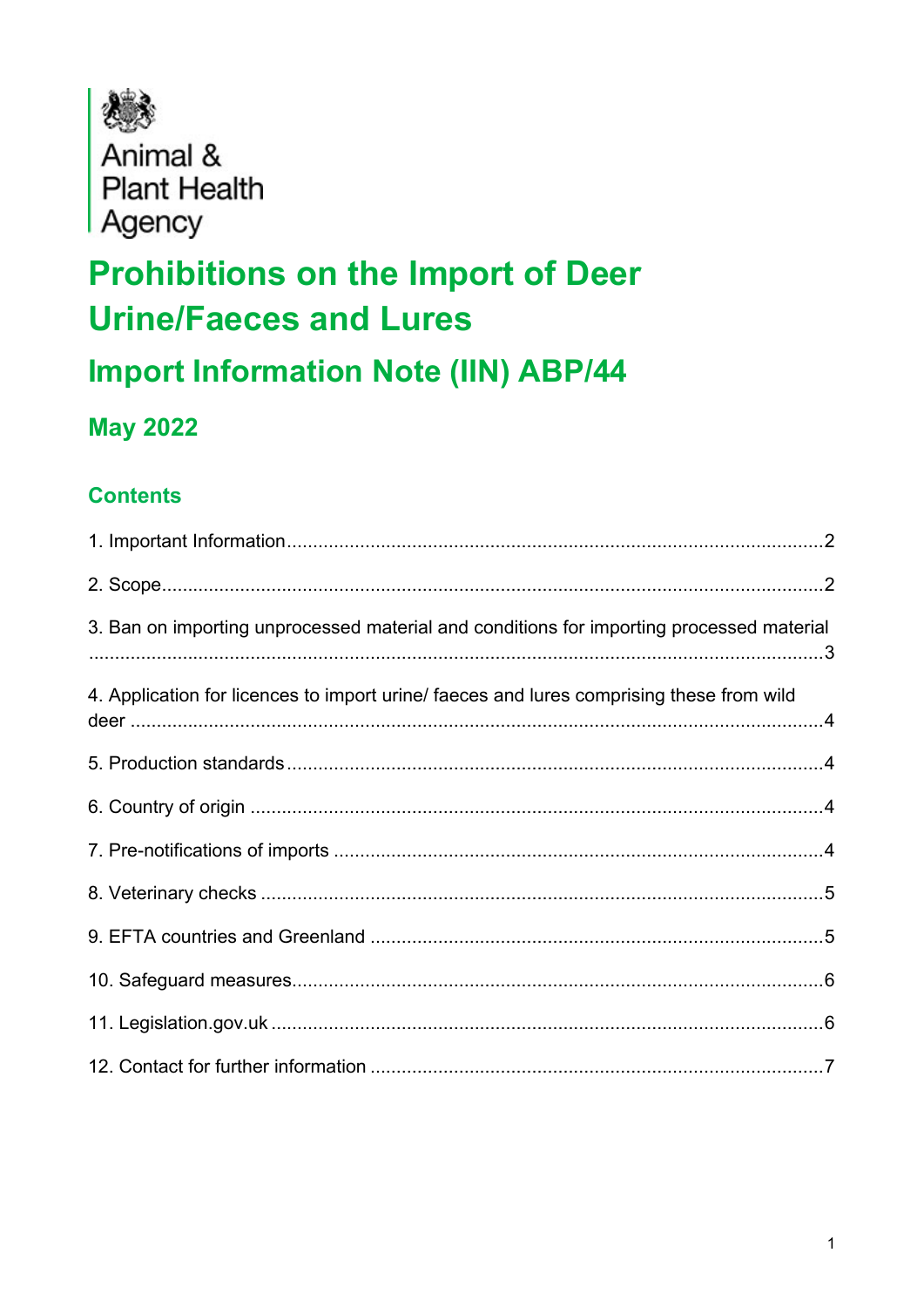# <span id="page-1-0"></span>**1. Important Information**

Import Information Notes are technical documents containing import requirements and are for use by importers and veterinary staff.

Please be aware that import conditions may be updated due to changes in policy or legislation. Please ensure that you check the current version of the Import Information Note online.

Importers should note that the information given relates only to animal health and public health conditions of import. It does not give guidance on other conditions that may need to be met.

EU legislation as it stood on 31 December 2020 that the UK already complies with has been incorporated into our domestic law as "retained EU law" under the European Union (Withdrawal) Act 2018. References in our guidance and certification to such EU instruments should be taken to be references to this "retained EU law". Our current standards will remain in force, without amendment, in the immediate months after our EU exit as part of UK domestic law (apart from corrections to make the EU legislation fully operable).

You can find further information on legislation, including Relevant EU Exit Statutory Instruments in the legislation section of this import information note.

Please note that any links to legislation provided in this document are for information purposes only and may not be the most recent version.

Further information regarding changes to the import controls from an EU country from 1 January 2021 can be found on GOV.UK at the below link:

[https://www.gov.uk/guidance/import-animal-by-products-and-high-risk-food-and-feed-not](https://www.gov.uk/guidance/import-animal-by-products-and-high-risk-food-and-feed-not-of-animal-origin-from-the-eu-to-great-britain)[of-animal-origin-from-the-eu-to-great-britain](https://www.gov.uk/guidance/import-animal-by-products-and-high-risk-food-and-feed-not-of-animal-origin-from-the-eu-to-great-britain)

# <span id="page-1-1"></span>**2. Scope**

This IIN covers the importation of deer lures comprising urine and faeces for commercial or personal use for deer hunting or other deer attracting activities derived from all farmed and wild deer species.

The following animal by-products derived or produced from deer are covered by this IIN in lures:

- Urine or faeces, either alone or with;
- Glands or other attractant products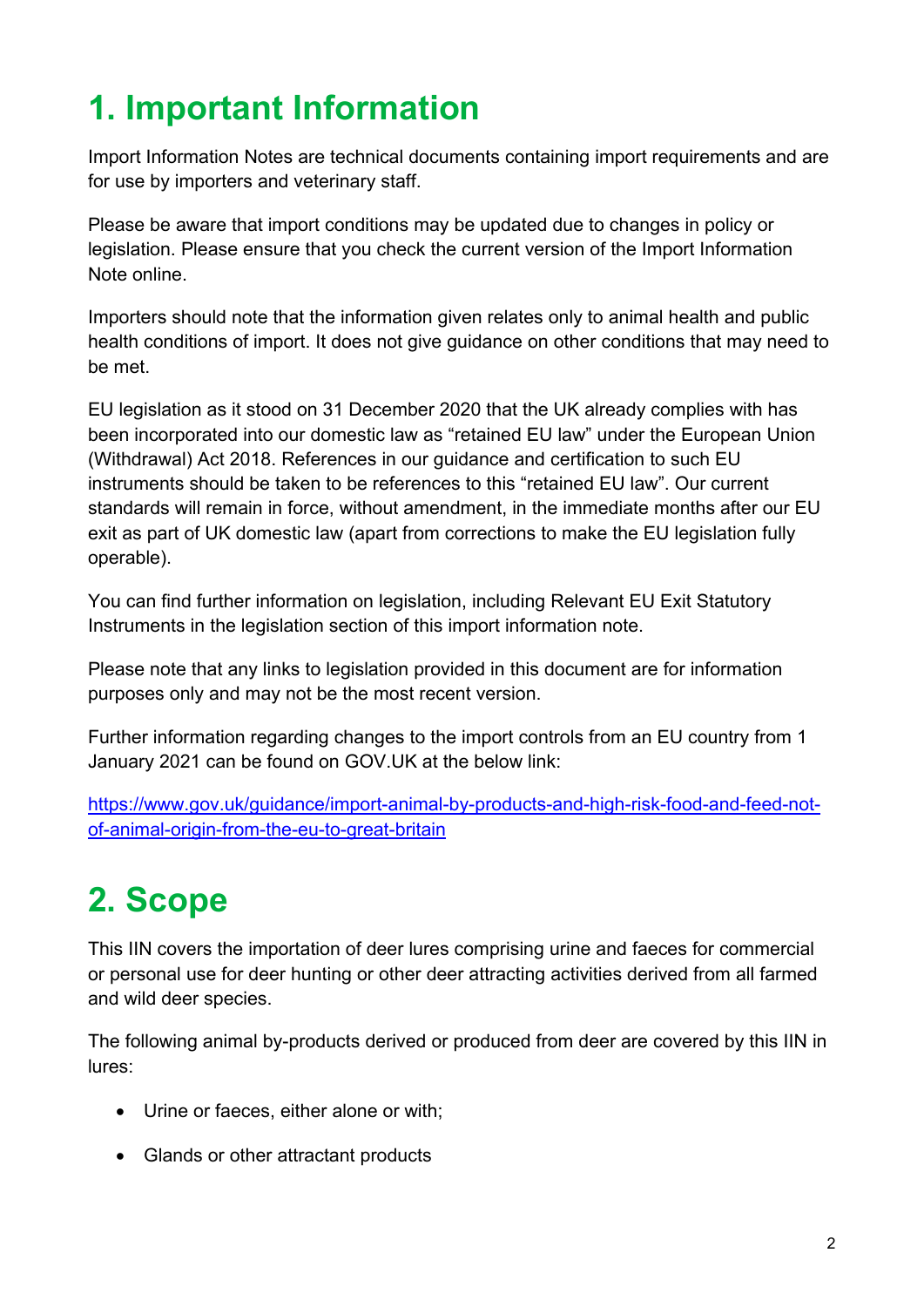Any reference to deer refers to any family member of the scientific name Cervidae which comprises deer, caribou, elk, and moose.

References to imports into Great Britain in this Import Information Note also includes imports into the Channel Islands and the Isle of Man.

References to trading partners includes non-EU, EU and EFTA countries. Import requirements from non-EU and EU countries will be differentiated, where required, in this Import Information Note.

Information regarding transits can be found on gov.uk: <https://www.gov.uk/guidance/transiting-animals-and-animal-products-through-great-britain>

#### <span id="page-2-0"></span>**3. Ban on importing unprocessed material and conditions for importing processed material**

Following a veterinary risk assessment, the UK authorities have determined that due to the risk from Chronic Wasting Disease (CWD) the import of unprocessed deer urine and lures obtained from deer for commercial or personal use for deer hunting or other deer attracting activities which contain the above animal by-products shall be prohibited

**Imports are only permitted from countries free from Chronic Wasting Disease (CWD) under certain conditions. The import of products manufactured in or produced from products from the USA, Canada, South Korea and Norway where CWD is present are prohibited.**

Imports of urine or faeces derived from **farmed deer** which is not processed according to the standards set out in Animal by-products [Retained EU Regulation 1069/2009](https://www.legislation.gov.uk/eur/2009/1069/contents) and [Retained EU Regulation 142/2011](https://www.legislation.gov.uk/eur/2011/142/contents) are prohibited.

The import of the above products from **wild deer** is subject to licensing under national legislation and may only be imported where it can be established there is no risk to public or animal health. The process for making licence applications is set out below. **Licenses will not be issued for imports from the above countries or for unprocessed material or products until further notice whilst the risk of CWD remains.**

Where it cannot be established whether the above products are obtained **from farmed or wild deer or may be mixed in origin** then the prohibitions under the above EU legislation for farmed deer apply.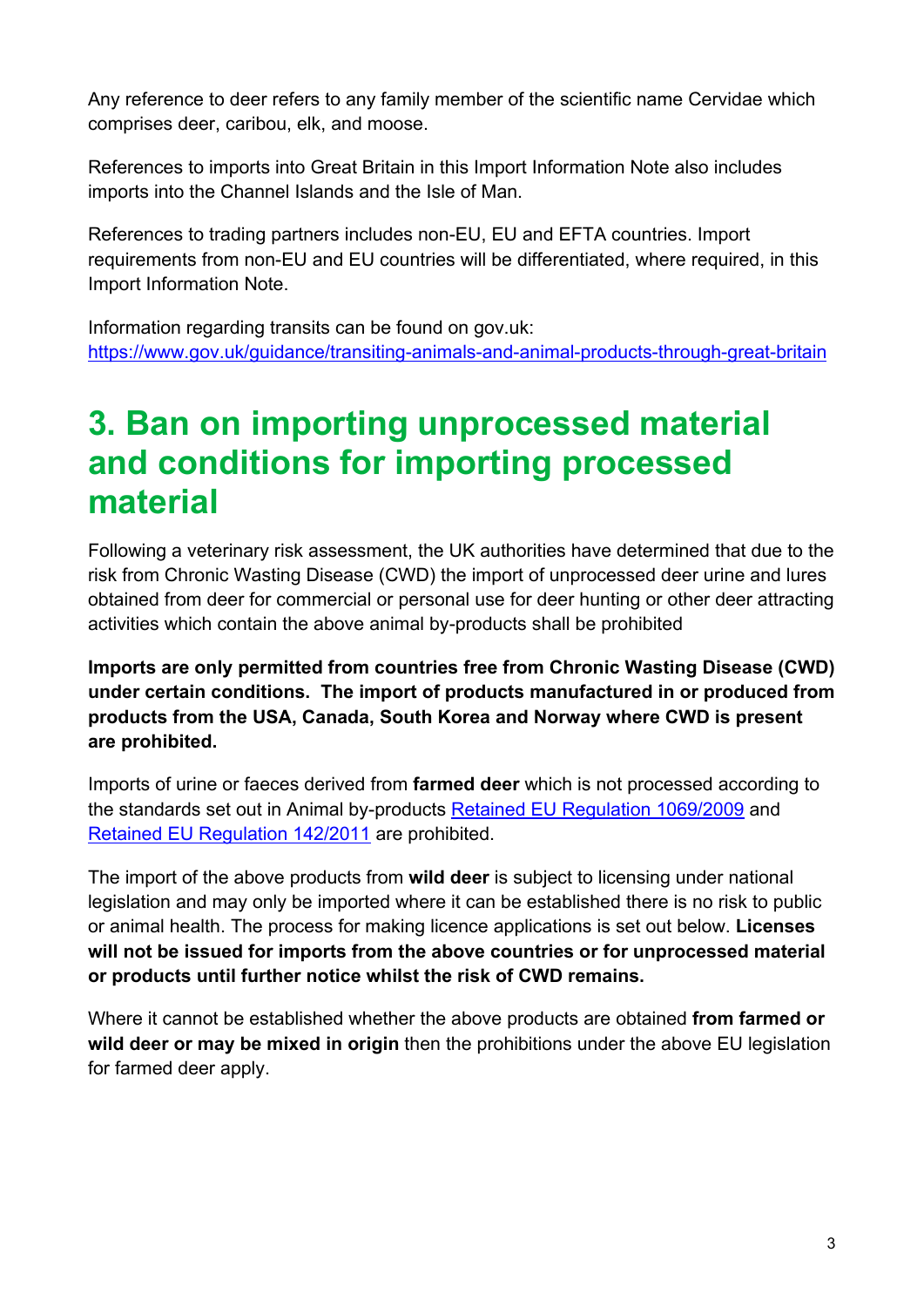#### <span id="page-3-0"></span>**4. Application for licences to import urine/ faeces and lures comprising these from wild deer**

Importers wishing to import the above wild deer animal by-products should apply for an authorisation using an [application form IV58](https://www.gov.uk/government/publications/animal-products-and-pathogens-application-for-import-licence) for a specific authorisation obtained from the contact address at Section 12 below.

Each application will be considered on a case by case basis - applying for an authorisation does not guarantee that one will be issued.

Importers must ensure that the following information is submitted with the application form:

- A complete list of all ingredients in the product;
- The percentage of each animal by-product in the product:
- The country of origin of each animal by-product used;
- The processing methods for each animal by-product including temperatures and timings

#### <span id="page-3-1"></span>**5. Production standards**

All the animal by-products must have undergone a treatment to ensure that there is no risk of the transmission of disease to humans or animals. The treatment methods, including those that are not traditional processing methods, will be considered on a case by case basis.

## <span id="page-3-2"></span>**6. Country of origin**

The products must come from a country free from Chronic Wasting Disease (CWD) which is also a member of the World Organisation for Animal Health (OIE).

• [World Organisation for Animal Health \(OIE\).](https://www.oie.int/en/who-we-are/members/)

#### <span id="page-3-3"></span>**7. Pre-notifications of imports**

From 1 January 2022, imports from the EU to Great Britain (GB) must be pre-notified. Please use the Import of products, animals, food and feed system (IPAFFS).

You must submit your notification in IPAFFS at least one working day before your consignment is due to arrive. You can submit your notification up to 30 days in advance.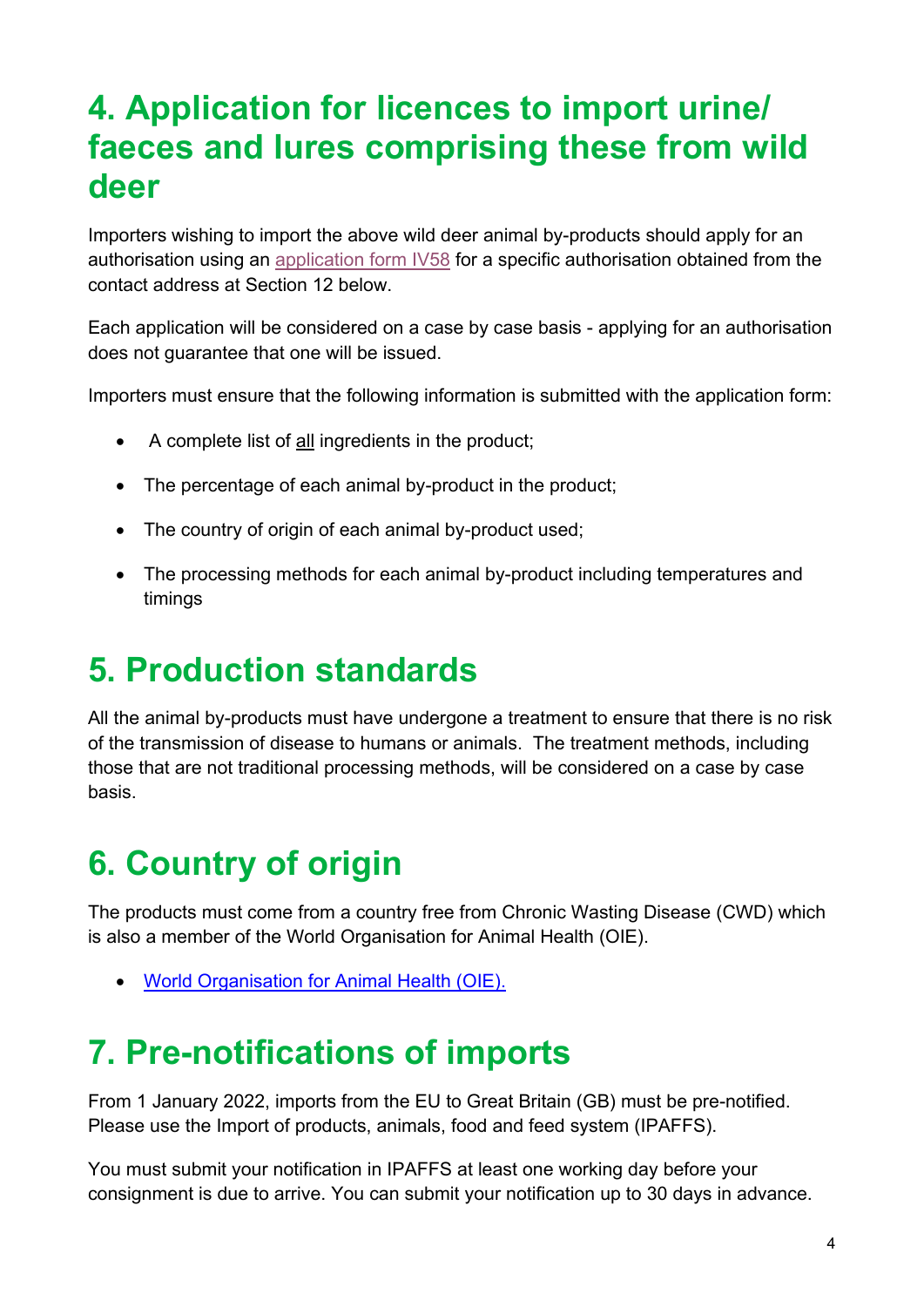Further information regarding IPAFFS is available on [GOV.UK.](https://www.gov.uk/guidance/importing-animals-animal-products-and-high-risk-food-and-feed-not-of-animal-origin-from-1-january-2021#import-from-an-eu-country)

For pre-notifications from other trading partners see section below.

## <span id="page-4-0"></span>**8. Veterinary checks**

**Until the end of 2023, imports from the EU, and certain imports from Greenland, Faroe Islands and EFTA countries, do not need to enter Great Britain via a Border Control Points (BCP) and are not subject to veterinary checks at the border.**

**However BCP checks will be required on EU goods from the end of 2023.**

You can find additional information on imports from EFTA countries and Greenland in section 9.

- Consignments from trading partners (other than the EU, and some imports from Greenland, Faroe Islands and EFTA countries) may only be imported through an approved Border Control Post (BCP).
- The person responsible for the consignment must give notice of the proposed entry of the consignment at least one working day before arrival (with a derogation to 4 hours before arrival if there are logistical constraints).
- The notification shall be made to the inspection staff at the BCP using the Import of products, animals, food and feed system (IPAFFS). Further information regarding IPAFFS can be found on [GOV.UK.](https://www.gov.uk/guidance/import-of-products-animals-food-and-feed-system)
- Any other electronic means agreed with the BCP to inform about the intended arrival of a consignment in advance are not to be considered as an official prenotification.

Following satisfactory checks at the BCP (for which a charge is levied), consignments may then circulate freely within Great Britain. If the consignment does not meet the import requirements, the consignment may be rejected and either re-exported or destroyed.

- [Further guidance on veterinary checks on animal products](http://apha.defra.gov.uk/documents/bip/iin/vcap.pdf)
- [Border Control Posts](https://www.gov.uk/government/publications/uk-border-inspection-posts-contact-details)

The [Trade in Animals and Related Products Regulations 2011](https://www.legislation.gov.uk/uksi/2011/1197/contents) [\(TARP 2011\)](https://www.legislation.gov.uk/uksi/2011/1197/contents/made) (applicable in England) and EU Exit amendments to TARP 2011 can be found [here.](https://www.legislation.gov.uk/uksi/2020/1462/made)

## <span id="page-4-1"></span>**9. EFTA countries and Greenland**

The UK government recognises that Norway, Switzerland and Liechtenstein implement EU veterinary legislation in relation to the movement of animals and animal products.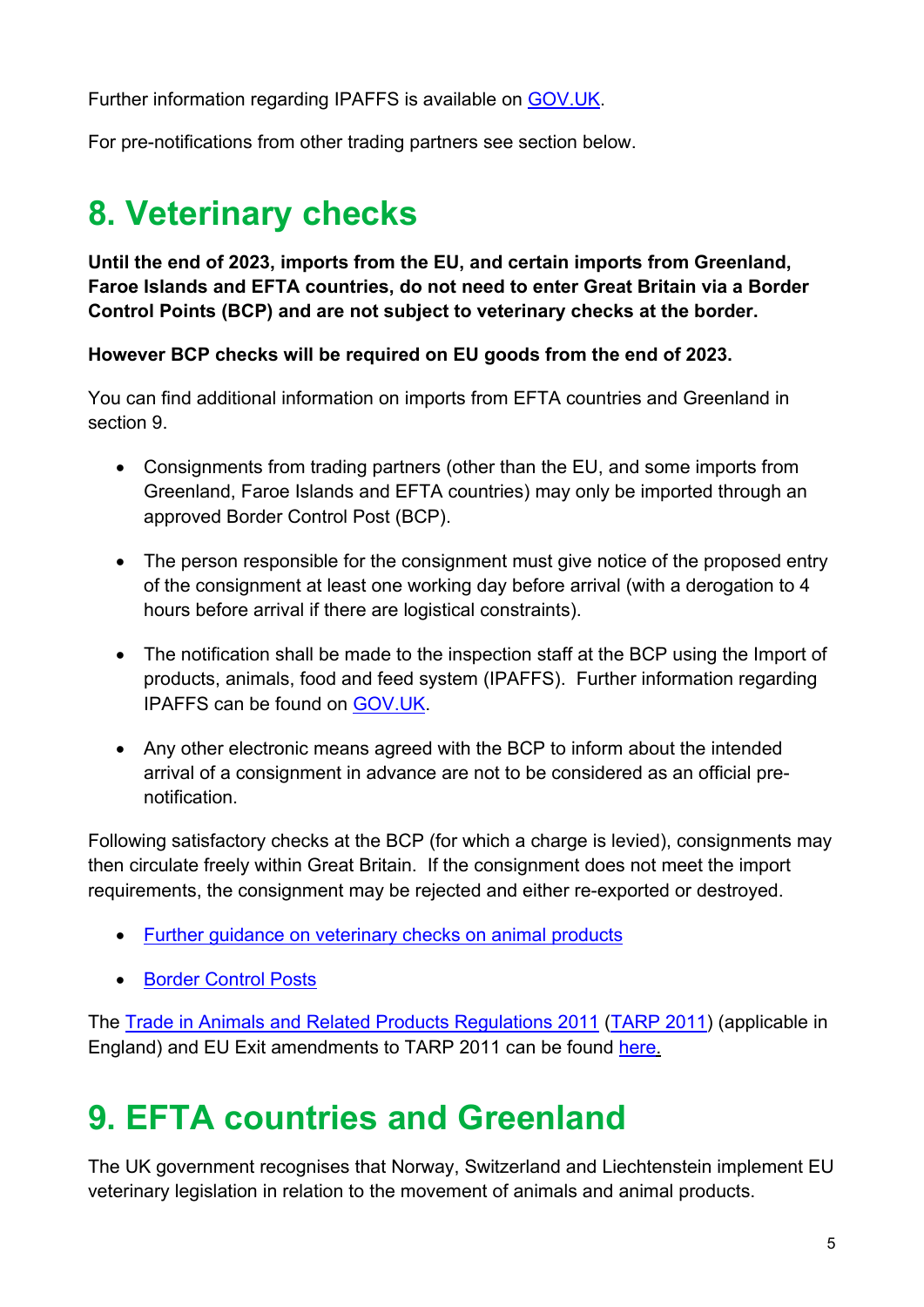Therefore, animals and animal products from Norway, Switzerland and Liechtenstein must comply with the same requirements and controls applying to live animals and animal products from EU Member States. This also applies to Iceland for products of animal origin for human consumption, composite products and aquaculture.

Furthermore, in relation to imports from Faroe Islands this also applies to fishery products and aquaculture only. In relation to imports from Greenland this applies to fishery products and fish by-products only too.

## <span id="page-5-0"></span>**10. Safeguard measures**

Emergency safeguard action can be taken at very short notice to prohibit or restrict the importation of certain products from certain countries following an outbreak of disease or a public health issue. Information on the latest updates concerning disease outbreaks which may affect imports into the UK can be found on our Topical Issues page on the website.

Further information on the International and UK monitoring of animal diseases may be found on the animal disease monitoring website.

Importers can get the latest news about exotic notifiable disease outbreaks from the APHA subscription service.

- [Topical issues](https://www.gov.uk/imports-and-exports-of-animals-and-animal-products-topical-issues)
- [Animal diseases: international and](https://www.gov.uk/government/collections/animal-diseases-international-monitoring) UK monitoring
- [Exotic notifiable disease outbreak subscription service](https://www.gov.uk/government/collections/animal-diseases-international-monitoring)

# <span id="page-5-1"></span>**11. Legislation.gov.uk**

Consolidated legal texts, which integrate the basic instruments of retained EU legislation with their amendments and corrections in a single, non-official document, are available. Each consolidated text contains a list of all legal documents taken into account for its construction.

You can search for consolidated texts by inputting the 'document number' and 'year' and then clicking the option 'All UK Legislation (including originating from the EU)' on [legislation.gov.uk](https://www.legislation.gov.uk/) .

Once you press 'search', you can find the relevant legislation listed with the full title of the legislation. Once you have selected the legislation, you may see the following message at the top of the page:

''Changes to legislation: There are outstanding changes not yet made to XXX. Those changes will be listed when you open the content using the Table of Contents below. Any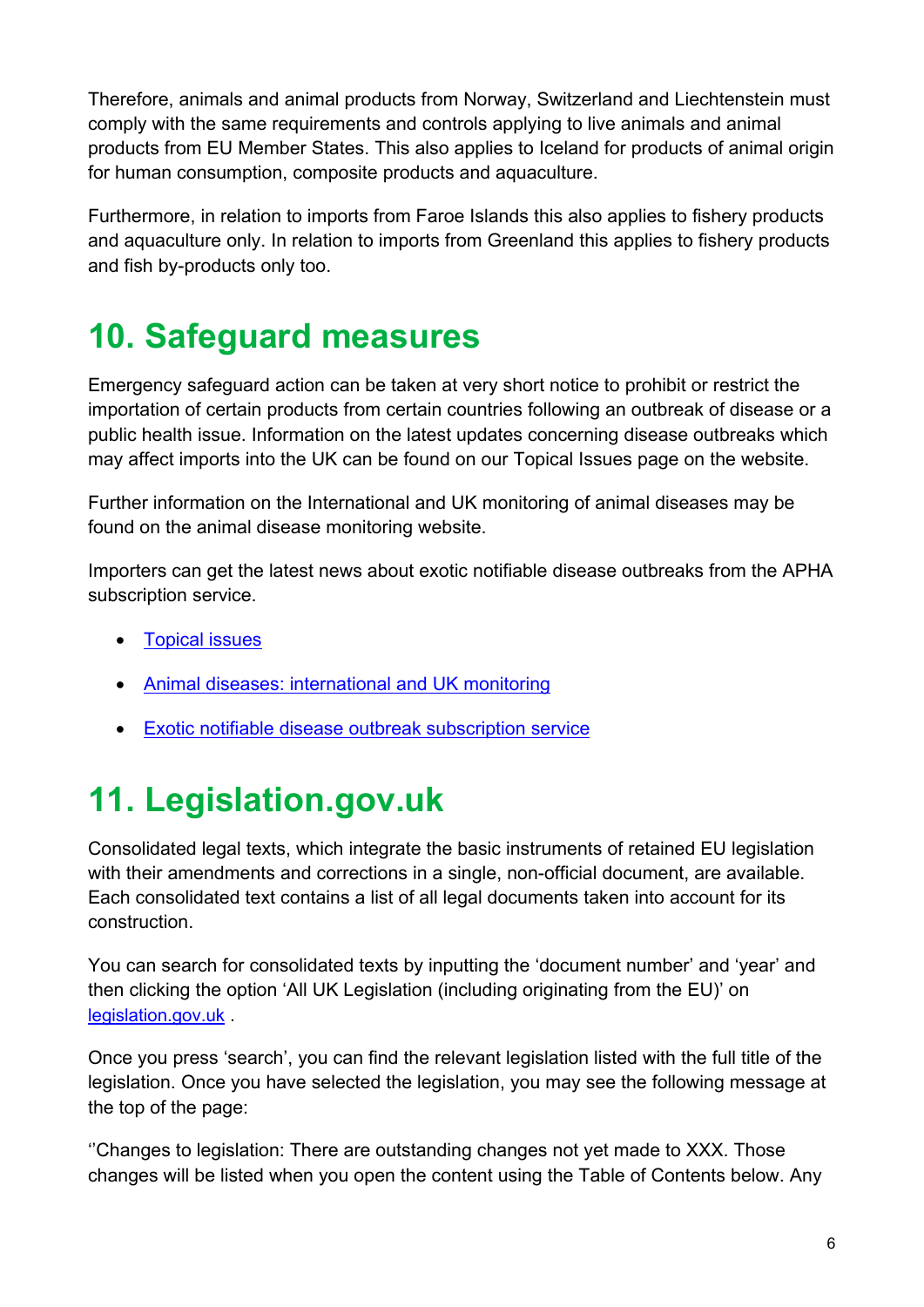changes that have already been made to the legislation appear in the content and are referenced with annotations.''

Please note that the consolidated text may not contain the latest amendment to the legislation, as it takes several weeks for this to be updated. EU Exit amendments to legislation may take several months too. We advise to read the legislation alongside the EU Exit amendments made in the below UK laws:

- The Import of, and Trade [in, Animals and Animal Products \(Miscellaneous](https://www.legislation.gov.uk/uksi/2020/1462/made)  [Amendments\) \(EU Exit\) Regulations 2020](https://www.legislation.gov.uk/uksi/2020/1462/made)
- [The Official Controls \(Animals, Feed and Food, Plant Health etc.\) \(Amendment\) \(EU](https://www.legislation.gov.uk/uksi/2020/1481/contents/made)  [Exit\) Regulations 2020](https://www.legislation.gov.uk/uksi/2020/1481/contents/made)
- [The Official Controls \(Animals, Feed and Food, Plant Health etc.\) \(Amendment\) \(EU](https://www.legislation.gov.uk/uksi/2020/1631/contents/made)  [Exit\) \(No. 2\) Regulations 2020](https://www.legislation.gov.uk/uksi/2020/1631/contents/made)
- The Aquatic Animal Health [and Alien Species in Aquaculture, Animals, and](https://www.legislation.gov.uk/uksi/2020/1463/contents/made)  [Marketing of Seed, Plant and Propagating Material](https://www.legislation.gov.uk/uksi/2020/1463/contents/made) (Legislative Functions and [Miscellaneous Provisions\) \(Amendment\) \(EU Exit\) Regulations 2020](https://www.legislation.gov.uk/uksi/2020/1463/contents/made)
- [The Animals, Aquatic Animal Health, Invasive](https://www.legislation.gov.uk/uksi/2020/1388/contents/made) Alien Species, Plant Propagating Material [and Seeds \(Amendment\) \(EU Exit\) Regulations 2020](https://www.legislation.gov.uk/uksi/2020/1388/contents/made)
- [The Trade in Animals and Animal Products \(Legislative Functions\) and Veterinary](https://www.legislation.gov.uk/uksi/2019/1225/contents/made)  Surgeons [\(Amendment\) \(EU Exit\) Regulations](https://www.legislation.gov.uk/uksi/2019/1225/contents/made) 2019

Texts provided in this section are intended for information only. Please note that these texts have no legal value. For legal purposes please refer to the texts published in [legislation.gov.uk.](https://www.legislation.gov.uk/)

Further information on changes in relation to EU legislation and UK law can be found on [legislation.gov.uk.](https://www.legislation.gov.uk/eu-legislation-and-uk-law) Please continue to use legislation.gov.uk to find EU retained law applicable to Great Britain. Please avoid using the EU Commission website for information on imports into Great Britain.

## <span id="page-6-0"></span>**12. Contact for further information**

For further information regarding import requirements, contact the Animal and Plant Health Agency (APHA) Imports team:

Centre for International Trade - Carlisle Eden Bridge House Lowther Street Carlisle CA3 8DX

Email: [Imports@apha.gov.uk](mailto:Imports@apha.gov.uk)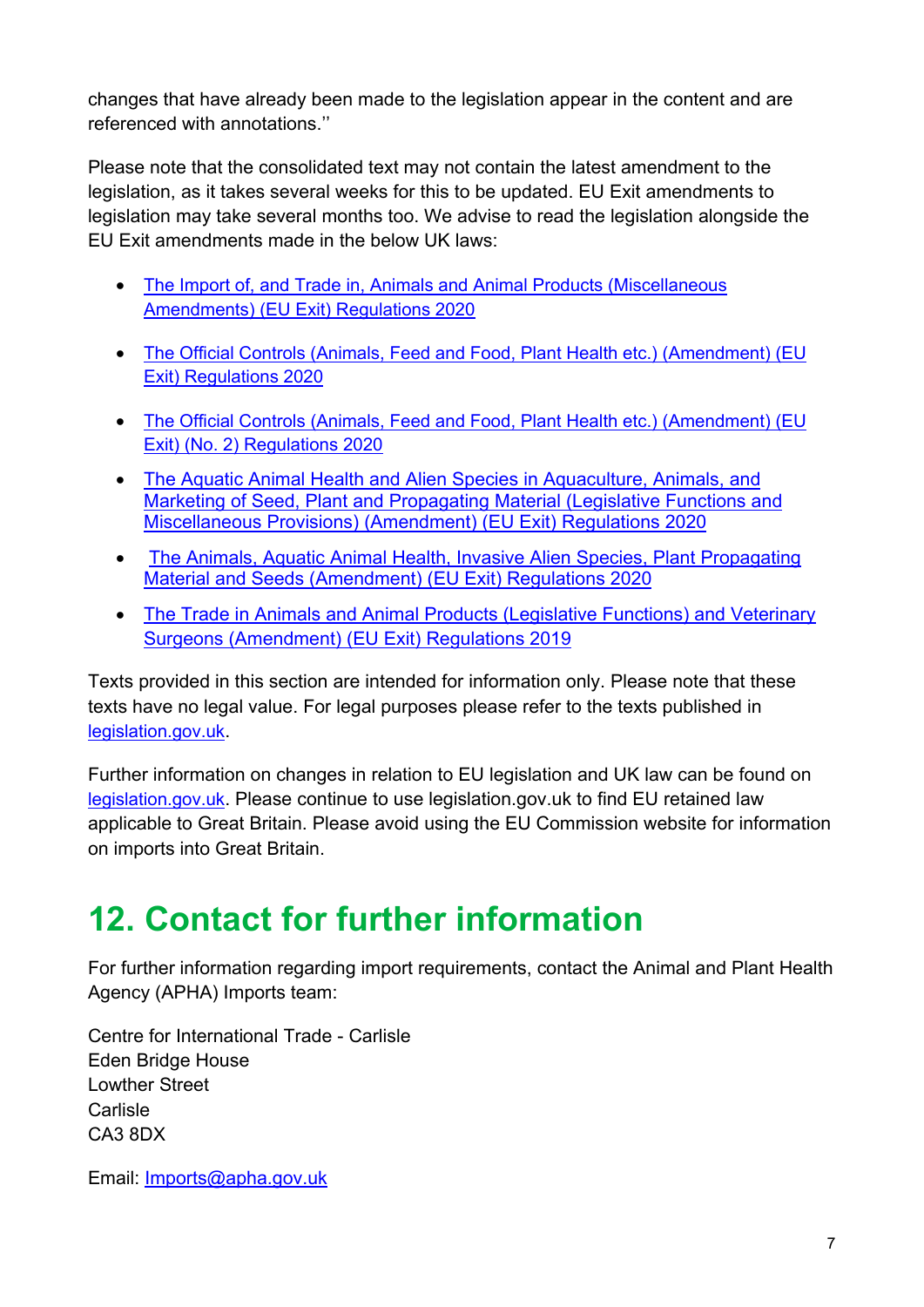Telephone: 03000 200 301